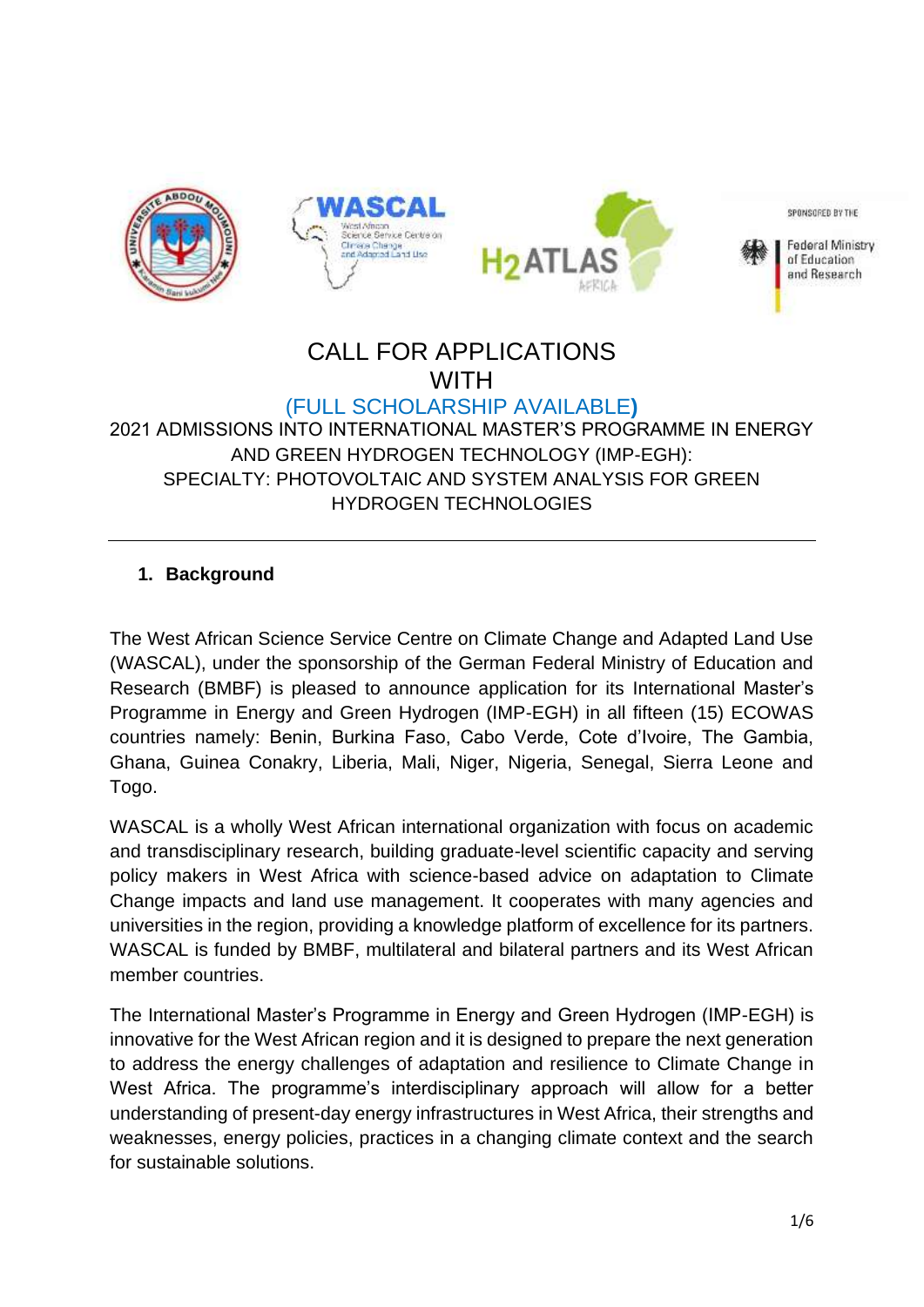Through this present call, Abdou Moumouni University of Niamey is launching its Master's Research Programme (MRP) in Green Hydrogen for the 2021-2022 academic year. The programme provides full scholarship to successful candidates from ECOWAS member countries. Benin, Burkina Faso, Cabo Verde, Cote d'Ivoire, the Gambia, Ghana, Guinea, Guinea Bissau, Liberia, Mali, Niger, Nigeria, Senegal, Sierra Leone and Togo.. Potential candidates are invited to submit an application for selection.

#### **2. Missions**

The IMP-EGH Option Photovoltaics and Green Hydrogen is designed to prepare the next generation to address the energy challenges through hydrogen production by using renewable energy technology (Photovoltaics). The program interdisciplinary approach allows a better understanding of green hydrogen technologies with a strong background on the West Africa energy infrastructures, their strength and weaknesses, energy policies, practices in a changing climate context and the search for sustainable solutions from renewable energy.

#### **3. Objective**

The main objective of this MRP is to prepare and train a new generation of interdisciplinary researchers capable of proposing adapted solutions to face the abovementioned climate change and energy crisis. Upon completion of their study, graduates are expected to be able to:

- Demonstrate an understanding of the science related to a changing climate and global warming, knowledge of the impacts of climate change, vulnerability of natural systems and the built environment, and methods for adaptation;
- Develop a deep comprehension of hydrogen production through renewable energy (solar Photovoltaics), hydrogen storage and consumption, environment safety with special emphasis on energy efficiency, energy management and local available renewable energy.

#### **4. Job opportunities**

For students who are not willing pursuing into a PhD Programme, expected employment opportunities after this formation are national and international government agencies, research institutions, extractive industries and energy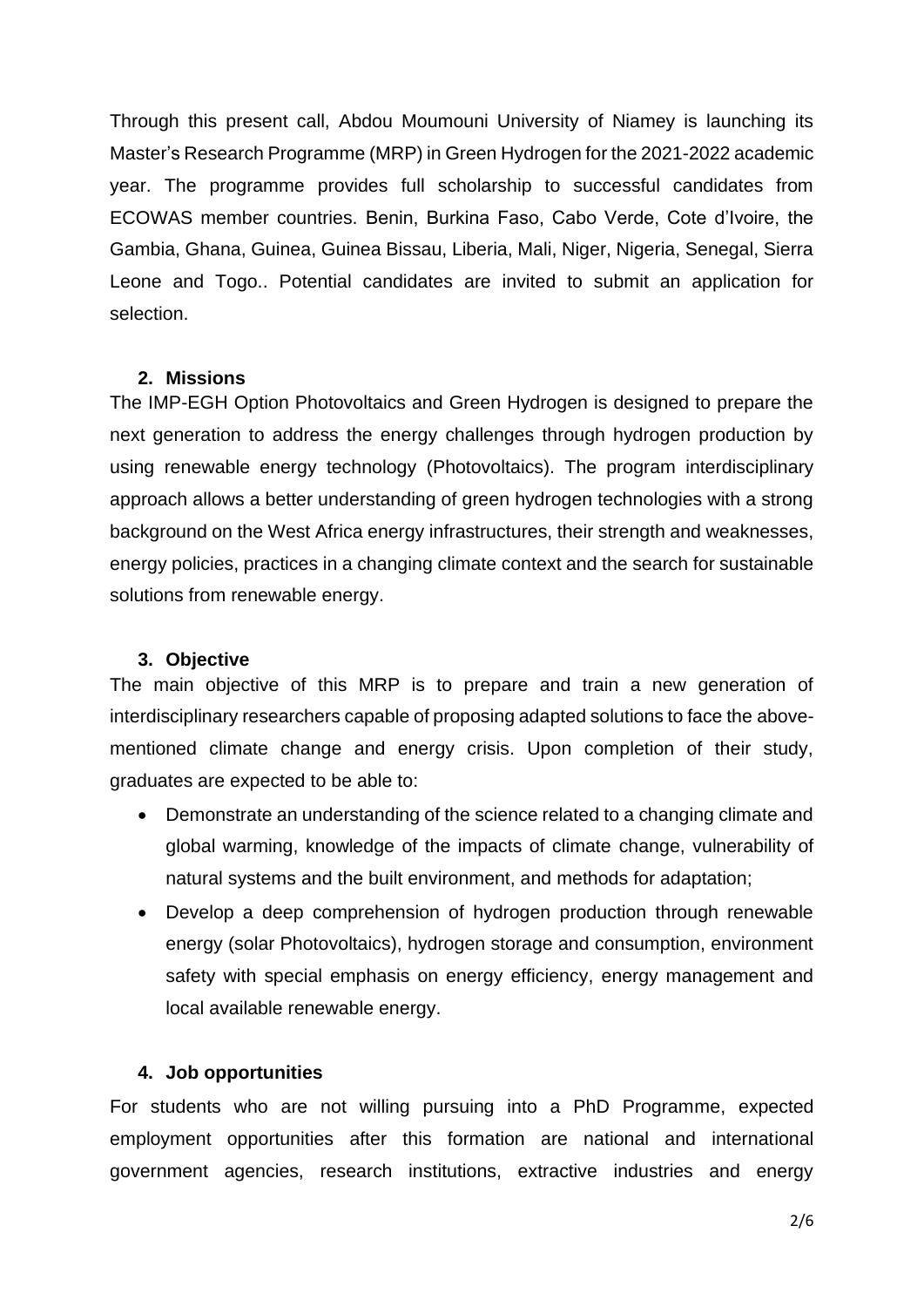processing companies, such as oil companies, the mining industry, power producers, and equipment builders. Employment will also be found in environmental consulting companies, with local and international NGOs interested in environmental and energy issues.

### **5. Eligibility criteria**

The IMP-EGH Option Renewable Energy (Photovoltaics) and Green Hydrogen Technology is opened to excellent students with a bachelor (Licence in French) in scientific or in engineering disciplines with (Mention "Assez-bien" or Second Class Upper or equivalent). Candidates with technical strengths in Chemistry, Physics, Electrical or Mechanical Engineering are preferred.

Requirements of candidates to the programme:

- i. Completed application form;
- ii. Be citizen of one of the ECOWAS member countries: Benin, Burkina Faso, Cabo Verde, Cote d'Ivoire, the Gambia, Ghana, Guinea, Guinea Bissau, Liberia, Mali, Niger, Nigeria, Senegal, Sierra Leone and Togo;
- iii. Submit a letter of motivation (2 pages maximum: Why you want to study CCE; Why you are well-suited to this programme, How this programme will fit into your professional vision, How your home country and west-Africa stand to benefit after your training, any other relevant information and/or experience);
- iv. Provide all transcripts and copies of diplomas,
- v. Provide letters of recommendation from two references,
- vi. Provide a detailed Curriculum Vitae,
- vii. Fee-paying form,
- viii. Evidence of current and previous employments (if applicable)
- ix. Francophone candidates must have an intermediate level of English (see Language section below).

# **6. Outline of the programme**

The International Master's Programme in Energy and Green Hydrogen is a wellstructured programme consisting of three (3) semesters of taught courses, laboratory activities, field visits and interaction with stakeholders and semester four (4) intended for student field work, thesis research, final write up and defense.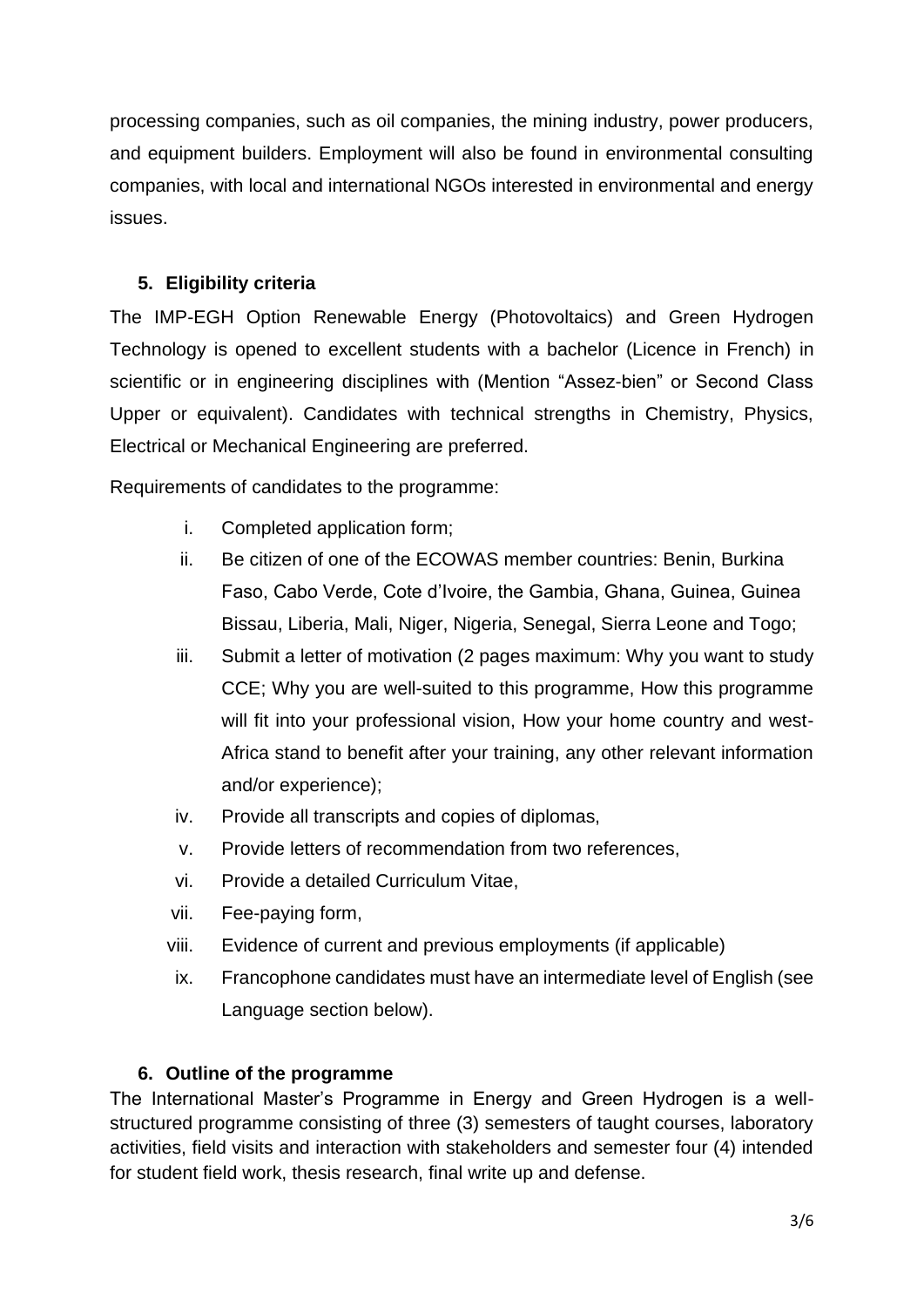# *6.1Training*

|  |  | The training includes courses divided into semesters as follows: |
|--|--|------------------------------------------------------------------|
|--|--|------------------------------------------------------------------|

| <b>Semesters</b>                                                      | <b>Courses</b>                                                         | <b>Credits</b> |
|-----------------------------------------------------------------------|------------------------------------------------------------------------|----------------|
| Semester 1                                                            | Physics of solids and fluids                                           | 5              |
|                                                                       | Semiconductor,<br>electrical<br>and<br>electronic engineering          | 6              |
|                                                                       | Thermodynamics                                                         | 6              |
|                                                                       | Electrochemistry                                                       | 6              |
|                                                                       | <b>Atmospheric Sciences</b>                                            | $\overline{4}$ |
|                                                                       | sustainable<br>Climate<br>Change<br>and<br>development                 | 3              |
| <b>Total credits</b>                                                  |                                                                        | 30             |
| Semester 2                                                            | Conventional<br>energy<br>and<br>Energy<br>security                    | 3              |
|                                                                       | <b>Renewable Energy</b>                                                | 6              |
|                                                                       | Green Hydrogen                                                         | 6              |
|                                                                       | Renewable energy (RE) Technologies<br>and Applications (Photovoltaics) | 6              |
|                                                                       | Energy systems and infrastructure                                      | 6              |
|                                                                       | <b>Energy Policy and Market</b>                                        | 3              |
| <b>Total credits</b>                                                  |                                                                        | 30             |
| Semester3:                                                            | <b>Photovoltaics Technology</b>                                        | 9              |
| Specialization Photovoltaic and<br>analysis<br>Green<br>system<br>for | Hydrogen technology                                                    | 9              |
| <b>Hydrogen Technologies</b>                                          | PV4H2 (Hands-on activity)                                              | 6              |
|                                                                       | Research methodology                                                   | 6              |
| <b>Total credits</b>                                                  |                                                                        | 30             |

# *6.2 Research*

Semester 4 is devoted to research to energy and green hydrogen technology.

Phase 1: Writing and validation of the research project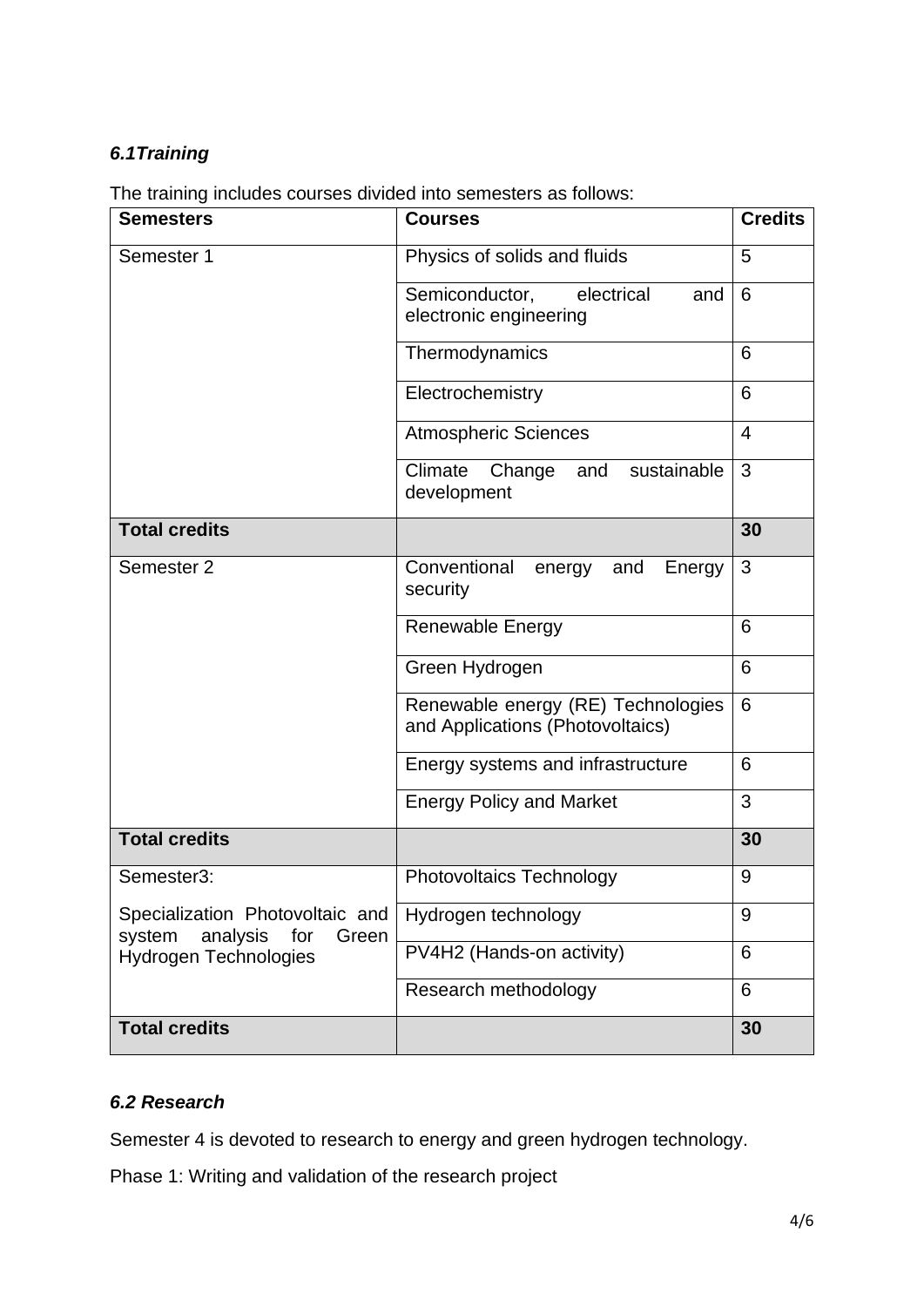Phase II: Field study

Phase III: Internship in Germany

Phase IV: Final writing of the Master Thesis

Phase V: Master Thesis defense and graduation at UAM

### **7. Language requirement**

The Master Research Programme in Green Hydrogen will be conducted in English.

Please note that a 4-month English proficiency course will be provided to selected francophone students at the University of Cape Coast, in Ghana, to help meet entry requirements.

### **8. Application procedures**

- Form duly filled, scanned, and sent to required address
- Curriculum Vitae signed with information about relevant experience and professional training
- Cover letter
- Two (2) reference letters, one of whom should preferably be from the undergraduate lecturer in the equivalent science discipline or in engineering; preferably one letter from an academic and one from a former employer precise availability of the candidate for the period of master programme (if applicable). Reference letters must be written in English or French and must be signed / stamped
- Photocopy of Passport or national identification card
- Certified copies of diplomas and transcripts (Baccalaureate to Bachelor)

### **9. Selection procedures**

- Only short-listed candidates will be notified for interviews
- Interviews will be done in English by a committee

A scholarship letter will be sent to the selected candidate by WASCAL Headquarters

### **10. Duration**

Duration of the Graduate Research Programme in Renewable Energy and Green Hydrogen (RE-H2) is up to 28 months including 4 months' language training. During the course work phase, students will be required to develop a detailed research programme (proposal) (including budget). The proposal plan should be completed validated the student's principal advisor and the MRP Director before.